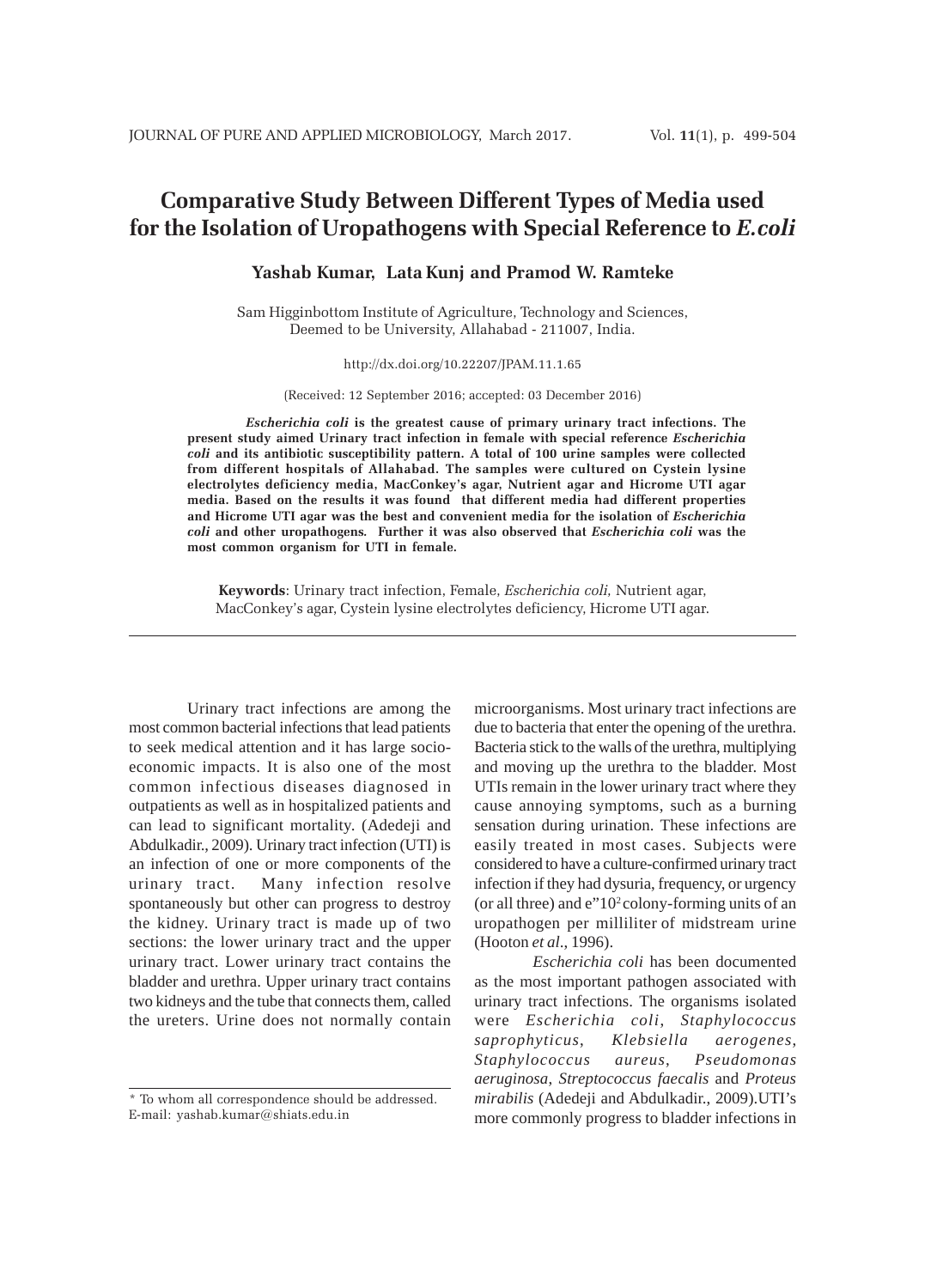females due to the much shorter length of the female urethra. Among the elderly, UTI frequency is roughly equal proportions in women and men.

Risk factors - Women who experience acute UTI are characterized by both a genetic predisposition and behavioral factors. In healthy pre-menopausal women, sexual intercourse, and a history of recurrent UTI have been shown to be strong and independent risk factors for UTIs. Even recent antimicrobial use, by adversely effecting vaginal flora is considered as a potent risk factor (Giamarellou, 2001). Other behavioral factors include: frequency of urination, aspects of personal hygiene. Despite the frequency of acute uncomplicated UTI, there is little long-term morbidity and no evidence for mortality attributable to this problem. These women are not at increased risk of developing hypertension or renal failure. Short-term morbidity due to acute symptoms may however be substancial, especially for women with frequent UTI. Urinary tract infection is categorized as asymptomatic bacteriuria, acute cystitis ,acute pyelonephritis. Manifestations include burning pain on urination after with turbid foul smelling or dark urine, frequency and lower abdominal discomfort (Nahar *et al.,* 2010).

**Table 1.** Characteristics of E.coli on different agar media

| Name of the media | Characteristics                                       |  |
|-------------------|-------------------------------------------------------|--|
| Nutrient agar     | Opaque, smooth, flat, moist,<br>white color colonies. |  |
| <b>CLED</b>       | Opaque, yellow color colonies                         |  |
| MacConkey's agar  | Pink color colonies                                   |  |
| Hicrome UTI agar  | Magenta color colonies                                |  |
|                   |                                                       |  |



J PURE APPL MICROBIO*,* **11**(1), MARCH 2017. **Plate 1.** Growth on nutrient agar plate **Plate 2.** Growth on CLED agar plate

In the community, bacterial infection of the urinary tract is one of the common causes for seeking medical attention. Although most UTIs are painful nuisance. The present study is undertaken with an aim to study the effect of media on isolation and identification of uropathogens from female patients attending hospital and clinics.

## **MATERIALS AND METHODS**

100 urine samples, preferably mid stream urine were collected from local hospitals and pathology center in sterile vials from the district Allahabad, Uttar Pradesh. The samples were stored at  $4^{\circ}$ C for 24 – 48 hrs. The diagnosis of UTI is based on the microscopic findings of more than 10 pus cells/high power field (40X) in urine.

# **Isolation and Identification of** *E.coli*

Freshly voided midstream urine was inoculated with calibrated loop on to different agar plates, and the plates were incubated at 37°C for 24 to 48hrs. Isolates were further identified by growth characteristics on selective and specific media, microscopic and biochemical tests.(Holt *et al.*,1994)

#### **RESULTS AND DISCUSSION**

#### **Isolation and Identification Morphological characteristics**

100 urine samples were taken. Mid stream urine were cultured on Nutrient Agar, MacConkey's Agar, Cystine-Lactose-Electrolyte-Deficient, HiCrome UTI Agar media. One loop full of the culture was streaked on different media and colonies on the media were obtained.(tab.No.1)

From the study it was observed that the growth of organism over the media was according

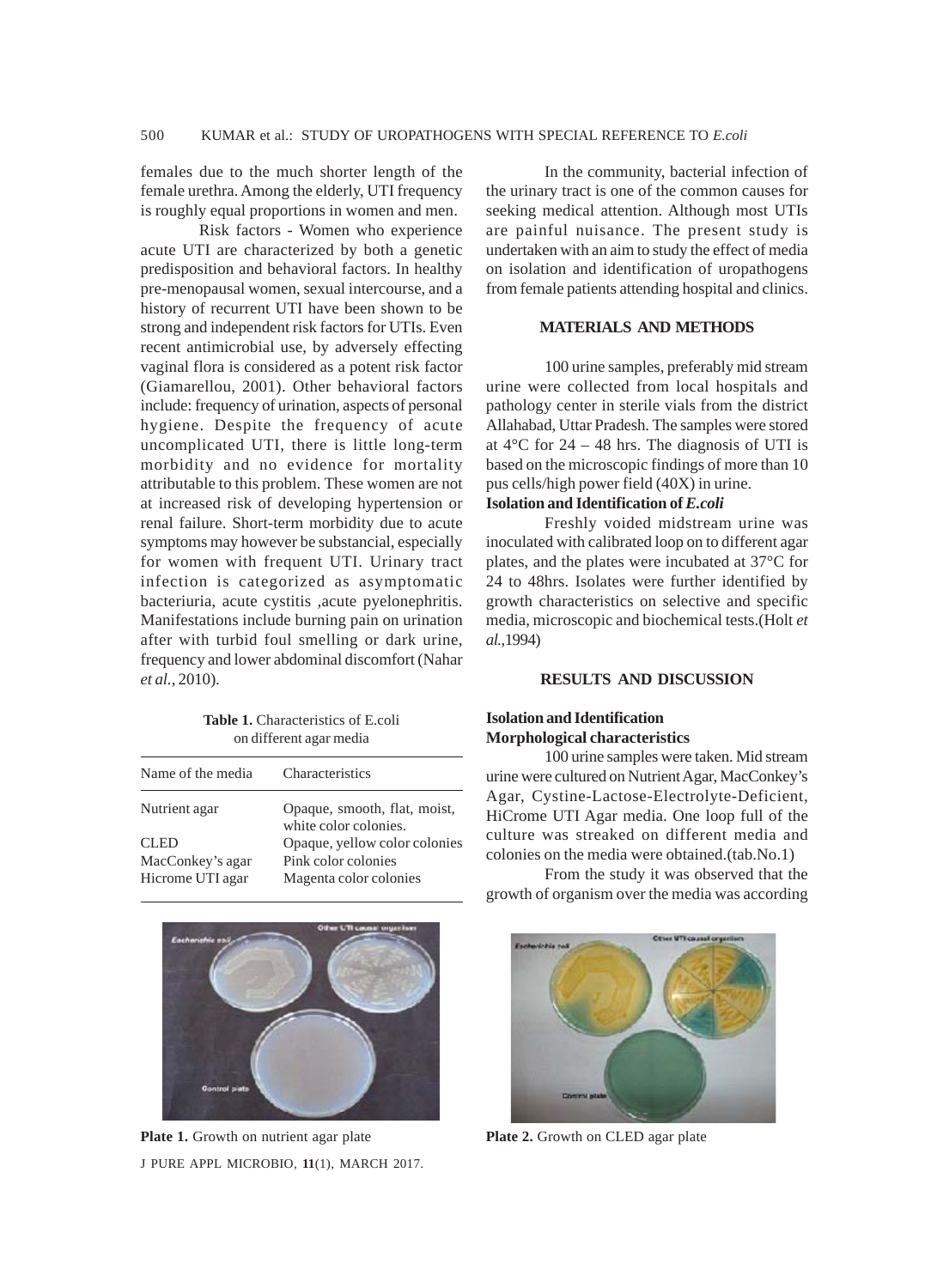to the characteristics of the media. Mixed cultures were obtained on Nutrient agar, MacConkey's agar, and CLED agar. On MacConkey's agar lactose fermenting organism grows which gives pink to red color colonies. But the organism obtained from the Hicrome UTI agar media was of different colors. *E.coli* gives magenta color colony, *Klebsella spp*



Plate 3. Growth on MacConkey's agar plate **Plate 4.** Growth on Hicrome UTI agar plate



**Plate 5.** Indole +ve, MR +ve, VP -ve, Citrate utilization –ve for *Escherichia coli*



**Plate 9.** Maltose AG+, Mannitol AG+, Sucrose A<sup>+</sup>G<sup>-</sup> **Plate 6.** Motility test

blue to purple, mucoid etc. Chromogenic media is better media than CLED, MacConkey,s agar and Nutrient agar.

The present findings were in concordance with the findings of (Aspevall *et al.,* 2002) observed that the chromogenic media tested in this study was slightly better than CLED agar





Plate 8. Glucose AG<sup>+</sup>, Dextrose AG<sup>+</sup>, Lactose AG<sup>+</sup>





J PURE APPL MICROBIO*,* **11**(1), MARCH 2017.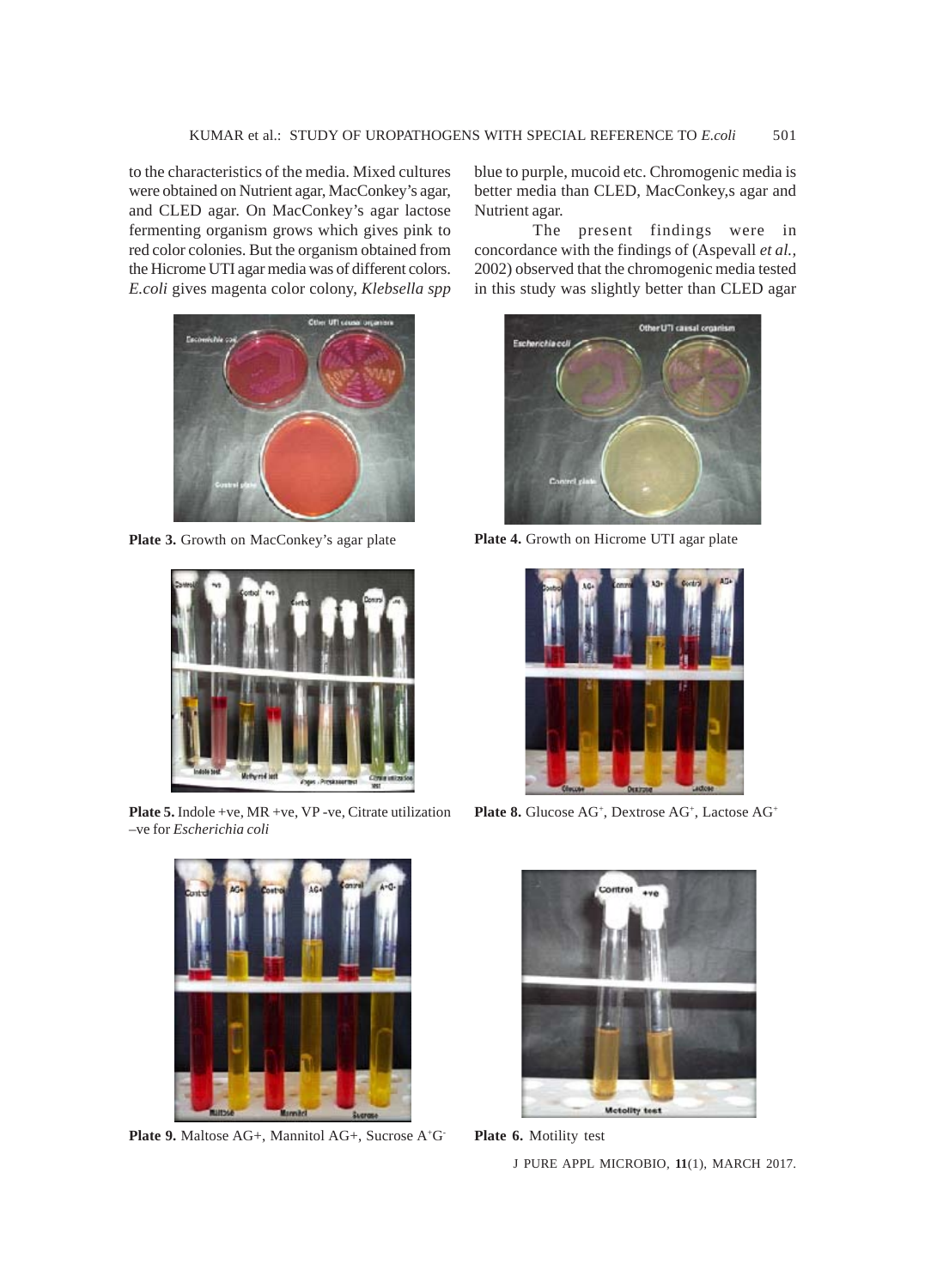

**Fig. 1.** Percentage of different organism isolated from urine samples

and MacConkey agar. Similar observation was also reported by (Fallon *et al*., 2003) that use of BBL CHROMagar, UTI medium, or CPS ID2 chromogenic agar as a replacement for cystine lactose electrolyte deficient agar would improve the detection rate of contaminated urine samples. "*A cost comparison of the agars suggests that as the use of chromogenic agar in laboratories increases, the purchase cost is decreasing*" (Fallon *et al*., 2003).

The overall impression of the color changes produced on chromogenic media by *E. coli* (purple – magenta), *Klebsiella* spp., (blue) and the *Pseudomonas spp.*( colourless) was that they were distinct and easy to perceive. In the study gram positive bacteria were also isolated as one chromogenic substrate is cleaved by ßglucosidase possessed by *Enterococci* resulting in formation of bluish green colonies and *S.aureus* gives golden yellow color colonies. The result was in comparable with the result of (Aspevall *et al.,* 2002). that chromogenic agars effectively supported the growth of gram-negative uropathogens but did not consistently support the growth of gram-positive and fungal uropathogens.

#### **Cultural Characteristics**

Cultural characteristics were observed by gram staining method. The cells observed were Gram negative, rod shaped bacteria. Similar result was reported by (Gaafar *et al.,* 2006) *E. coli* are rapidly growing, Gram-negative, rod-shaped cells

| <b>Table 4.</b> Mean values of number of |
|------------------------------------------|
| colonies on different media              |

| <b>Nutrient</b><br>Agar<br>media | CLED. | MacConkey's<br>Agar media | Hicrome<br>UTI Agar<br>media |
|----------------------------------|-------|---------------------------|------------------------------|
| 25.11                            | 12.53 | 11.53                     | 10.81                        |

measuring approximately 0.5×2 ìm length. Further organisms other than glucose-fermentative and nonfermentative gram-negative rods were identified provisionally by their appearance on Gram stains and colonial morphology on 5% sheep blood agar; identification was confirmed by standard methods (Kodaka *et al*., 1995).

## **Biochemical Characteristics**

Biochemical characteristics were observed by various biochemical tests which were routinely done for identification of culture.

Similar work was done by (Jha *et al.,* 2009) and (Islam *et al.,* 2010). Biochemical tests were carried out on both reference *E.coli* and isolated strain to compare the result and to confirm the identity of the isolated organism. The tests were urease, oxidase, indole, catalase, TSI agar.

#### **Incidence of uropathogens**

Out of 100 samples 88 were found positive. The organism isolated were *Escherichia coli* (61%), *Klebsella spp*.(19%),*S.aureus* (9%), *Proteus species* (6%), *Pseudomonas species* (4%).(Fig1). Similar finding were reported by (Bashar *et al*., 2009) which showed that 67% were *Escherichia coli*, 11% *Streptococcus faecalis*, 8% *Pseudomonas aeruginosa*, 2% *Enterococcus faecalis*, 4% *Staphylococcus aureus*, 2% *Hafnia alvei,* 2% *Citrobacter freundii*, 2% *Klebsiella pneumonia* and 2% *Yersinia enterocolitica*. Gram negative isolates maximum were *Escherichia coli* 1937 (41.3%) followed by *Klebsiella species* 622 (15.8%) *Pseudomonas species* 534 (11.4%) *Enterobacter species* 376 (8%) and *Proteus species* 245 (6.2%). Amongst gram positive isolates maximum were *Staphylococcus aureus* 361 (7.8%) followed by *Enterococcus species* 278 (5.9%) (Sonavane *et al.,* 2008).

In the present study, *E. coli* (61%) was the predominant bacterial pathogen followed by *Klebsiella* species, non-lactose fermenters, *Pseudomonas* species and others. Certain strains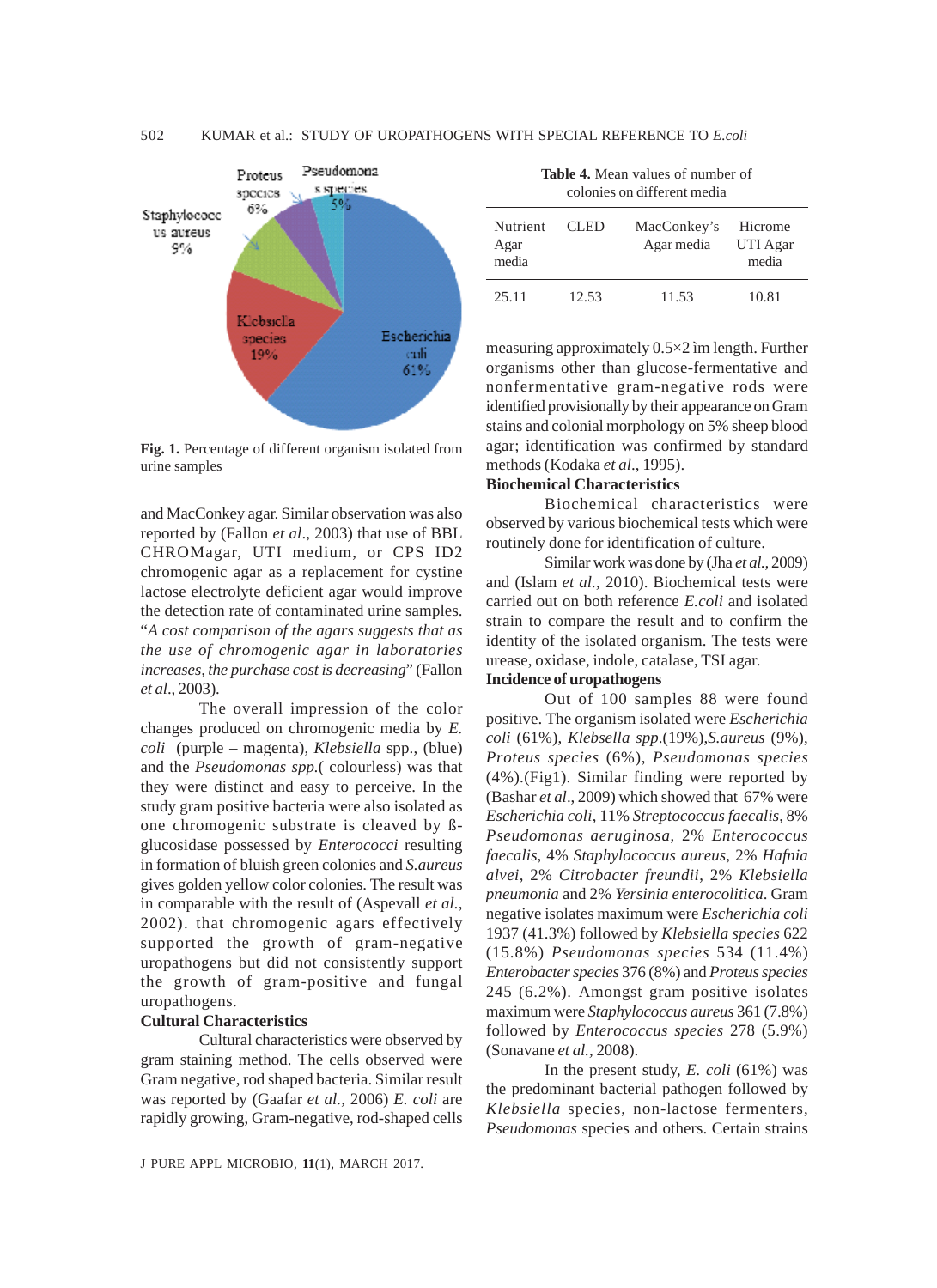of *E. coli* have the ability to persist and predominate in the human intestine, making them more likely than other strains to cause UTI. In contrast to this finding, one study from Tamil Nadu showed *Klebsiella and E. coli* as the commonest isolate followed by *P. aeruginosa* and *S. aureus*. This may be due to the fact that the *Klebsiella* is one of the most important organisms causing nosocomial infection (Ramesh *et al.,* 2008).

# **Comparison between different types of media used for the isolation of uropathogens**

The analysis of the data obtained from Nutrient agar with CLED, MacConkey's agar, HiCrome UTI agar for the detection of dependence of tables 4.at 5% level of significance were tested. It was observed that N.A, CLED, MacConkey's agar, Hicrom UTI agar gave significant result when tested for dependence between the media using ttest for paired samples.Result indicated that the growth pattern of the uropathogens were different. It could be due to the different constituents and properties of the media.

The result was similar to the result of Scarparo *et al.* (2002) that urine specimens were considered positive and clinically significant. In all cultures of the group, the isolates developed a significant colony count. But no significant difference was observed in colony count while comparing both the media.

Number of specimens showing mixed growth were same for both media but was easily appreciated on CUM because of variation in color was reported (Qaiser *et al*., 2011).

#### **REFERENCES**

- 1. Adedeji, B. A. M. And Abdulkadir, O. A., Etiology and Antimicrobial Resistance Pattern of Bacterial Agents of Urinary Tract Infections in Students of Tertiary Institutions in Yola Metropolis. *Advances in Biological Research*., 2009; **3**(3-4): 67-70.
- 2. Aspevall, O., Osterman, B., Dittmer, R., Ste´N, L., Lindbäck, E. And Forsum, U., Performance of Four Chromogenic Urine Culture Media after One or Two Days of Incubation Compared with Reference Media. *Journal of Clinical Microbiology*, 2002; **40**(4) : 1500-1503.
- 3. Bashar, M. A., Ahmed, M. F., Rahman, S. R. And Gomes, D. J., Distribution and resistance trends of *Escherichia coli* from urinary tract infections isolated in Dhaka city. *Bangladesh*

*Journal of Medical Sciences*, 2009; **15**(2): 93- 98.

- 4. Fallon, D., Ackland, G., Andrews, N., Frodsham, D., Howe, S., Howells, K., Nye, K. J. And Warren, R. E., A comparison of the performance of commercially available chromogenic agars for the isolation and presumptive identification of organisms from urine. *Journal of Clinical Pathology*, 2003; **56** : 608–612.
- 5. Gaafar, E. S. A., Hanafy, M. S., Tohamy, E. Y. And Ibrahim, M. H., Stimulation and control of *E. coli* by using an extremely low frequency magnetic field. *Romanian Journal of Biophysics*., 2006; **16**(4):283-286.
- 6. Giamarellou. H., Uncomplicated urinary tract infection *European Renal Association–European Dialysis and Transplant Association,* 2001; **16** (6): 129-131.
- 7. Holt, J.g., Krieg, N.r., Sneathm, P.h.a., Staley, J.t. And Williams,S.t., 1994 Bergey's Manual of Determinative Bacteriology, 9th edition.
- 8. Hooton, T. M., Scholes, D., Hughes J. P., Winter, C., Roberts. P. L., Stapleton, A. E., Stergachis, A. And Stamm, W. E., A prospective study of risk factors for symptomatic urinary tract infection in young women. *The New England Journal of Medicine*. 1996; **335**(7) : 469-474.
- 9. Islam, M.s., Khondkar, P. And Islam, M. A., Isolation aand In vitro antibiotic resistance and susceptibility pattern of a strain of *E.coli*. *Bangladesh Pharmaceutical Journal*. 2010; **13**(1):34-37.
- 10. Jha, B.k., Singh, Y.i., Khanal, L.k., Yadab,V.c. And Sanjana, R.K., Prevalence of asymptomatic bacteriuria among elderly diabetic patients residing in Chitwan. *Kathmandu University Medical Journal*. 2009; **7**(2):157-161.
- 11. Kodaka, H., Ishikawa, M., Iwata, M., Kashitani, F., Mizuochi, S. And Yamaguchi ,K., Evaluation of New Medium with Chromogenic Substrates for Members of the Family *Enterobacteriaceae* in Urine Samples. *Journal of Clinical Microbiology,* 1995; **33**(1) : 199–201.
- 12. Nahar, S.j., Khanum, H. And Shimasaki, K., Occurrence of *Escherichia coli* infection among the women of Dhaka city. *Asian Research Publishing Network (ARPN) Journal of Agricultural and Biological Science*, 2010; **5**(6) : 68-73.
- 13. Qaiser, S., Zeeshan, M., Jabeen, K., Ahsan, T. And Zafar, A., Comparison of chromogenic urinary tract infection medium with cysteine lactose electrolyte deficient media in a resource limited setting. *Journal of Pakistan Medical Association* 2011; 61(7):632-635.

14. Ramesh,N., Sumathi, C. S., Balasubramaniam,

J PURE APPL MICROBIO*,* **11**(1), MARCH 2017.